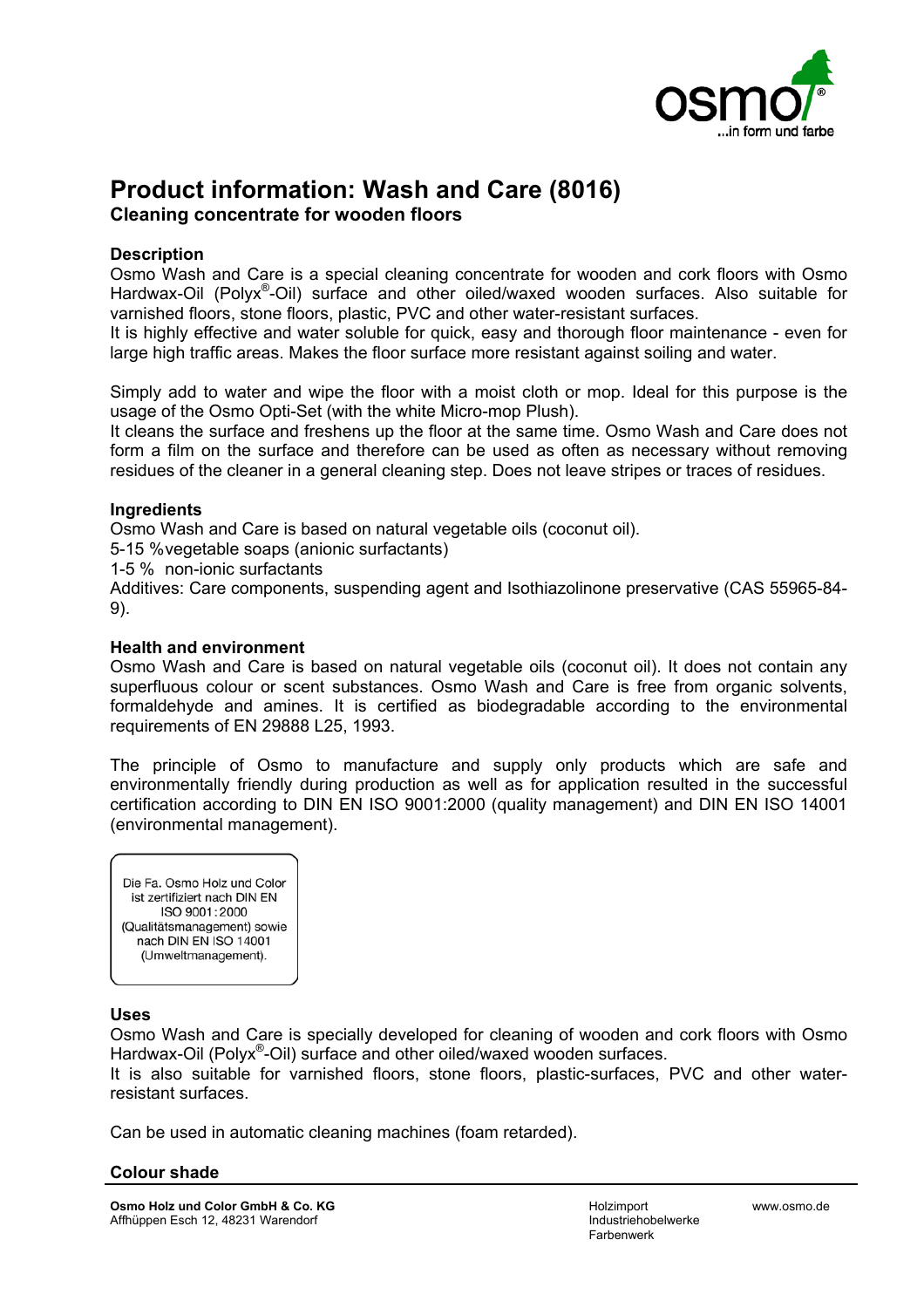

8016 Wash and Care, colourless **Dosage** Approx. 1 cover cap of Wash and Care per litre of water.

#### **Can sizes**

1,0 litre 5 litres 25 litres Other volumes please enquire.

#### **Preparation**

Clean the surfaces from coarse dust with a broom, or optimal with the Osmo Opti-Set (with the green Dust-mop).

#### **Method of application**

Osmo Wash and Care is a concentrate. Approx. 1 cover cap of Wash and Care is sufficient for one litre of water. It is ideal for use with the Osmo Opti-Set (with Micro-mop Plush) for an easy and simple wet cleaning of all floorings. Mop dry to avoid penetration of water into joints of floor boards, especially when used on varnished floors.

#### *Hint for automatic cleaning mashines:*

Can be used in automatic cleaning machines (foam retarded). Please follow the operating instructions of the machine and the instructions of the floor producer.

#### **Uses**

#### *Hint for heavy satins:*

For partial heavy stains (e.g. marker of felt-tip pens) you may try to use the not diluted concentrate. Afterwards remove any Wash and Care with a moist cotton cloth.

## **Persistant stains and refreshing**

To remove extremely persistent stains on oiled/waxed wooden surfaces and general refreshing we recommend our well proven Osmo Liquid Wax Cleaner, based on natural vegetable oils and waxes (not water-soluble). Osmo Liquid Wax Cleaner is also available as a spray. It will also revive the appearance of the surface.

For complete floor renovation of Osmo Hardwax-Oil (Polyx<sup>®</sup>-Oil) surfaces just apply a further coat of Osmo Hardwax-Oil (Osmo Polyx®-Oil) after cleaning.

## **Cleaning of tools**

Wash out with water

## **Storage**

Can be stored up to 5 years or longer if can is full and tightly closed. Opened container should be used up within 12 month.

## **Technical Data**

Specific gravity (Density): 1.0 g/cm³ Viscosity: creamy Colour: colourless Odour: low odour (vegetable oil) Flashpoint: not applicable